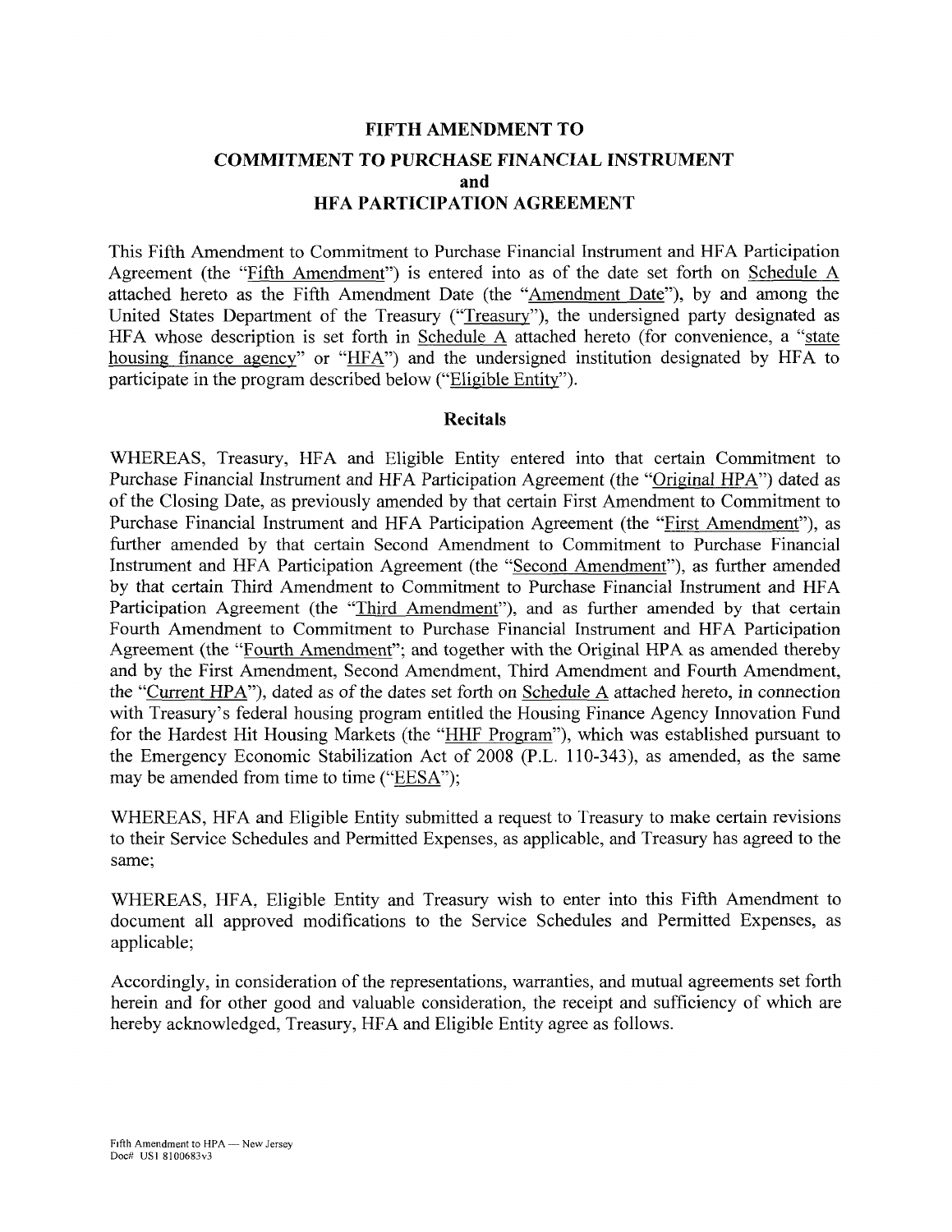# **Agreement**

#### 1. **Amendments**

A. Definitions. All references in the Current HPA to the "Agreement" shall mean the Current HPA, as further amended by this Fifth Amendment; and all references in the Current HPA to Schedules A, B or C shall mean the Schedules A, B or C attached to this Fifth Amendment. All references herein to the "HPA" shall mean the Current HPA, as further amended by this Fifth Amendment.

B. Schedule A. Schedule A attached to the Current HPA is hereby deleted in its entirety and replaced with Schedule A attached to this Fifth Amendment.

C. Schedule B. Schedule B attached to the Current HPA is hereby deleted in its entirety and replaced with Schedule B attached to this Fifth Amendment.

D. Schedule C. Schedule C attached to the Current HPA is hereby deleted in its entirety and replaced with Schedule C attached to this Fifth Amendment.

#### $2.$ **Representations, Warranties and Covenants**

A. HFA and Eligible Entity. HFA and Eligible Entity, each for itself, make the following representations, warranties and covenants to Treasury and the truth and accuracy of such representations and warranties and compliance with and performance of such covenants are continuing obligations of HFA and Eligible Entity, each as to itself. In the event that any of the representations or warranties made herein cease to be true and correct or HFA or Eligible Entity breaches any of its covenants made herein, HFA or Eligible Entity, as the case may be, agrees to notify Treasury immediately and the same shall constitute an Event of Default under the HPA.

(1) HFA and Eligible Entity each hereby certifies, represents and warrants as of the date hereof that each of the representations and warranties of HFA or Eligible Entity, as applicable, contained in the HPA are true, correct, accurate and complete in all material respects as of the date hereof. All covenants of HFA or Eligible Entity, as applicable, contained in the HPA shall remain in full force and effect and neither HFA, nor Eligible Entity is in breach of any such covenant.

(2) Eligible Entity has the full corporate power and authority to enter into, execute, and deliver this Fifth Amendment and any other closing documentation delivered to Treasury in connection with this Fifth Amendment, and to perform its obligations hereunder and thereunder.

(3) HFA has the full legal power and authority to enter into, execute, and deliver this Fifth Amendment and any other closing documentation delivered to Treasury in connection with this Fifth Amendment, and to perform its obligations hereunder and thereunder.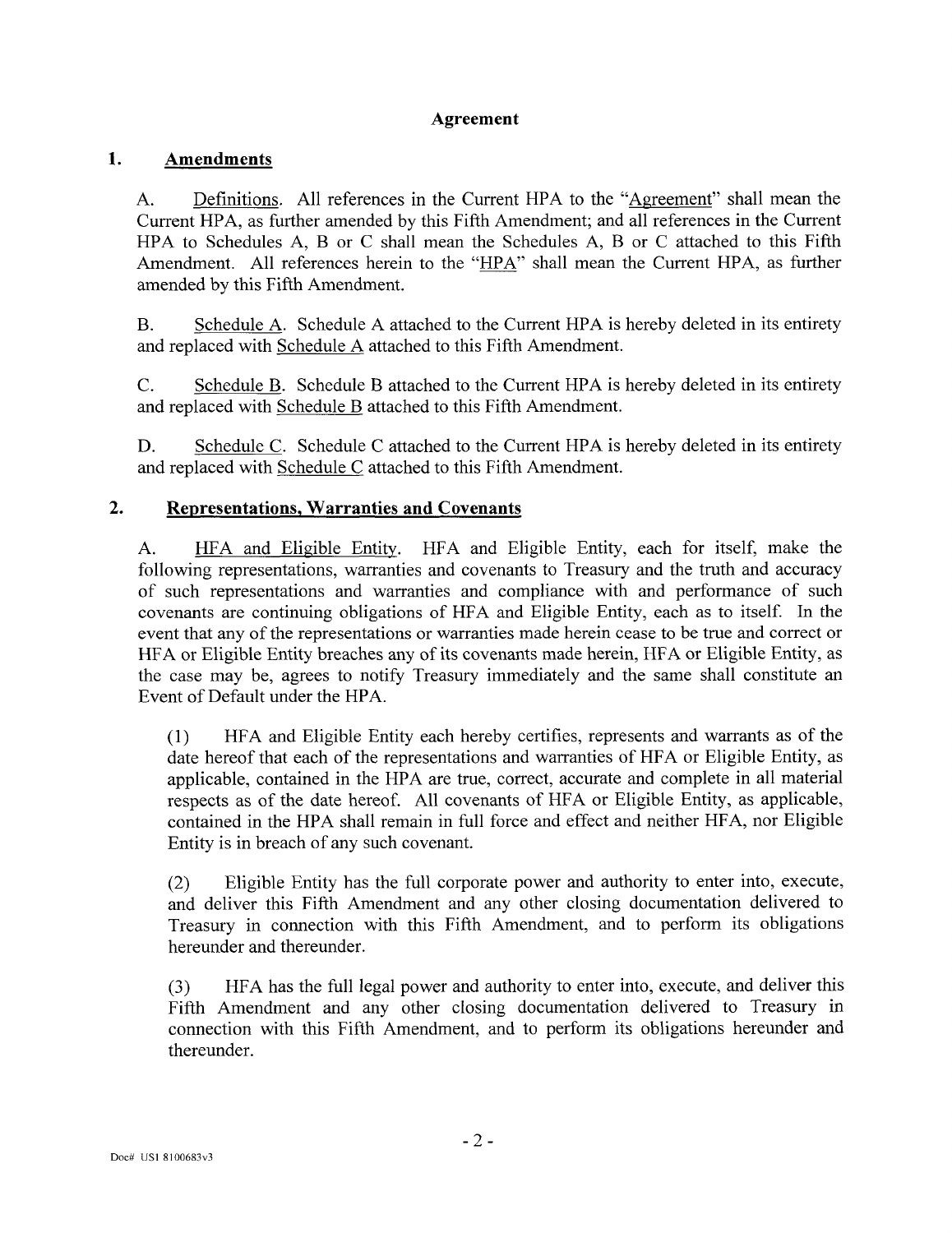#### **3. Miscellaneous**

A. The recitals set forth at the beginning of this Fifth Amendment are true and accurate and are incorporated herein by this reference.

B. Capitalized terms used but not defined herein shall have the meanings ascribed to them in the HPA.

C. Any provision of the HPA that is determined to be prohibited or unenforceable in any jurisdiction shall, as to such jurisdiction, be ineffective to the extent of such prohibition or unenforceability without invalidating the remaining provisions of the HPA, and no such prohibition or unenforceability in any jurisdiction shall invalidate such provision in any other jurisdiction.

D. This Fifth Amendment may be executed in two or more counterparts (and by different parties on separate counterparts), each of which shall be deemed an original, but all of which together shall constitute one and the same instrument. Facsimile or electronic copies of this Fifth Amendment shall be treated as originals for all purposes.

> [SIGNATURE PAGE FOLLOWS; REMAINDER OF PAGE INTENTIONALLY LEFT BLANK]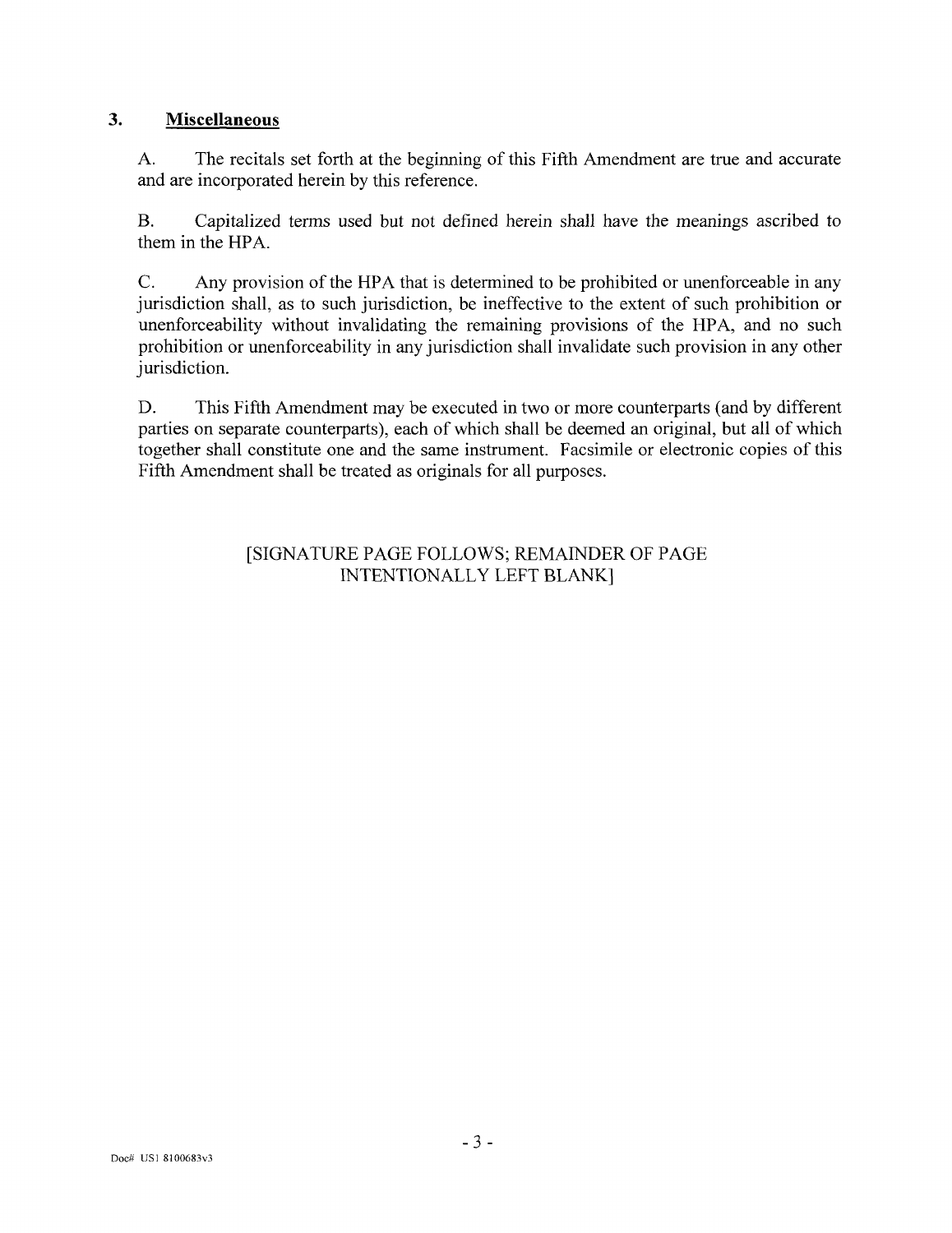**In Witness Whereof,** HFA, Eligible Entity and Treasury by their duly authorized officials hereby execute and deliver this Fifth Amendment to Commitment to Purchase Financial Instrument and HFA Participation Agreement as of the Amendment Date.

## **HFA:** TREASURY:

NEW JERSEY HOUSING AND MORTGAGE FINANCE AGENCY UNITED STATES DEPARTMENT OF THE **TREASURY** 

By: /s/ Anthony L. Marchetta Name: Anthony L. Marchetta Title: Executive Director

By:

Name: Timothy G. Massad Title: Assistant Secretary for Financial Stability

### **ELIGIBLE ENTITY:**

NEW JERSEY HOUSING AND MORTGAGE FINANCE AGENCY

By: /s/ Anthony L. Marchetta Name: Anthony L. Marchetta Title: Executive Director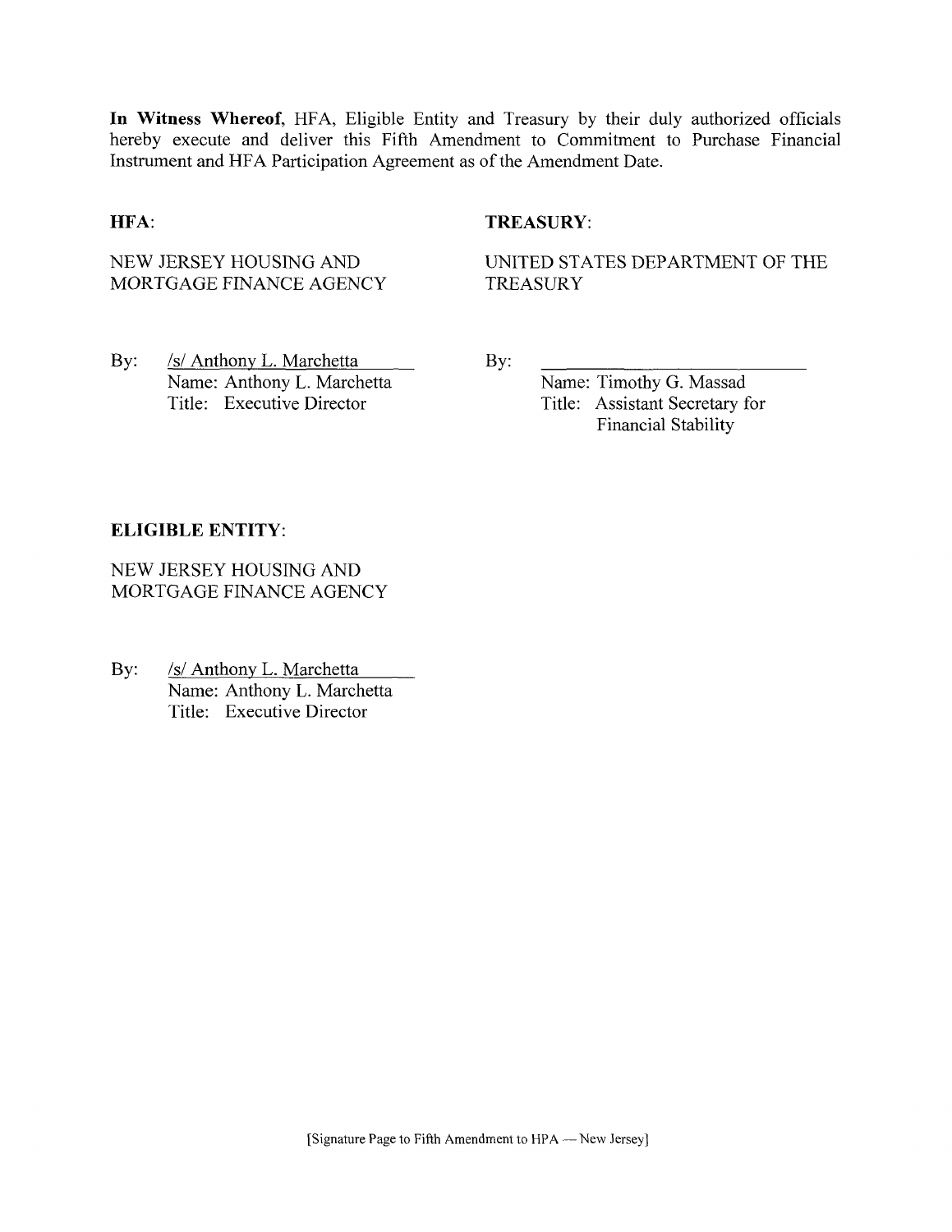**In Witness Whereof,** HFA, Eligibie Enrity and Treasury by their duly authorized officiais hereby execute and deliver this Fifth Amendment to Commitment to Purchase Financial Instrument and HFA Participation Agreement as of the Amendment Date.

#### **HFA:** TREASURY:

NEW JERSEY HOUSING AND MORTGAGE FINANCE AGENCY UNITED STATES DEPARTMENT OF THE TREASURY

By:

Name: Anthony L. Marchetta Title: Executive Director

By:  $\frac{1}{M}$   $\frac{1}{M}$   $\frac{1}{M}$ Title: Assistant Secretary for Financial Stability

#### **ELIGIBLE ENTITY:**

NEW JERSEY HOUSING AND MORTGAGE FINANCE AGENCY

By:

Name: Anthony L. Marchetta Title: Executive Director

[Signature Page to Fifth Amendment to HPA—New Jersey]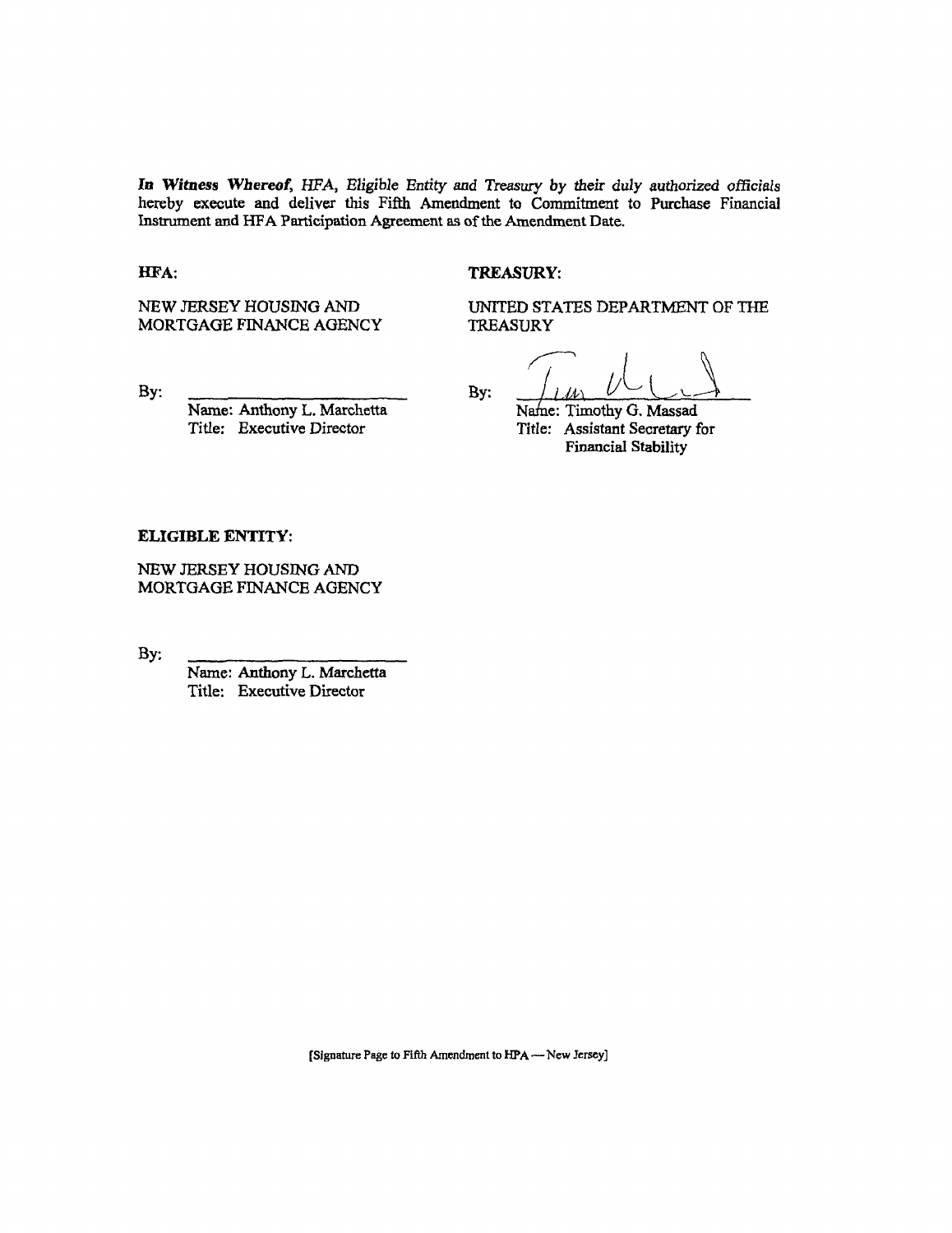# **EXHIBITS AND SCHEDULES**

Schedule A Basic Information<br>Schedule B Service Schedules

Schedule B Service Schedules<br>Schedule C Permitted Expense

Permitted Expenses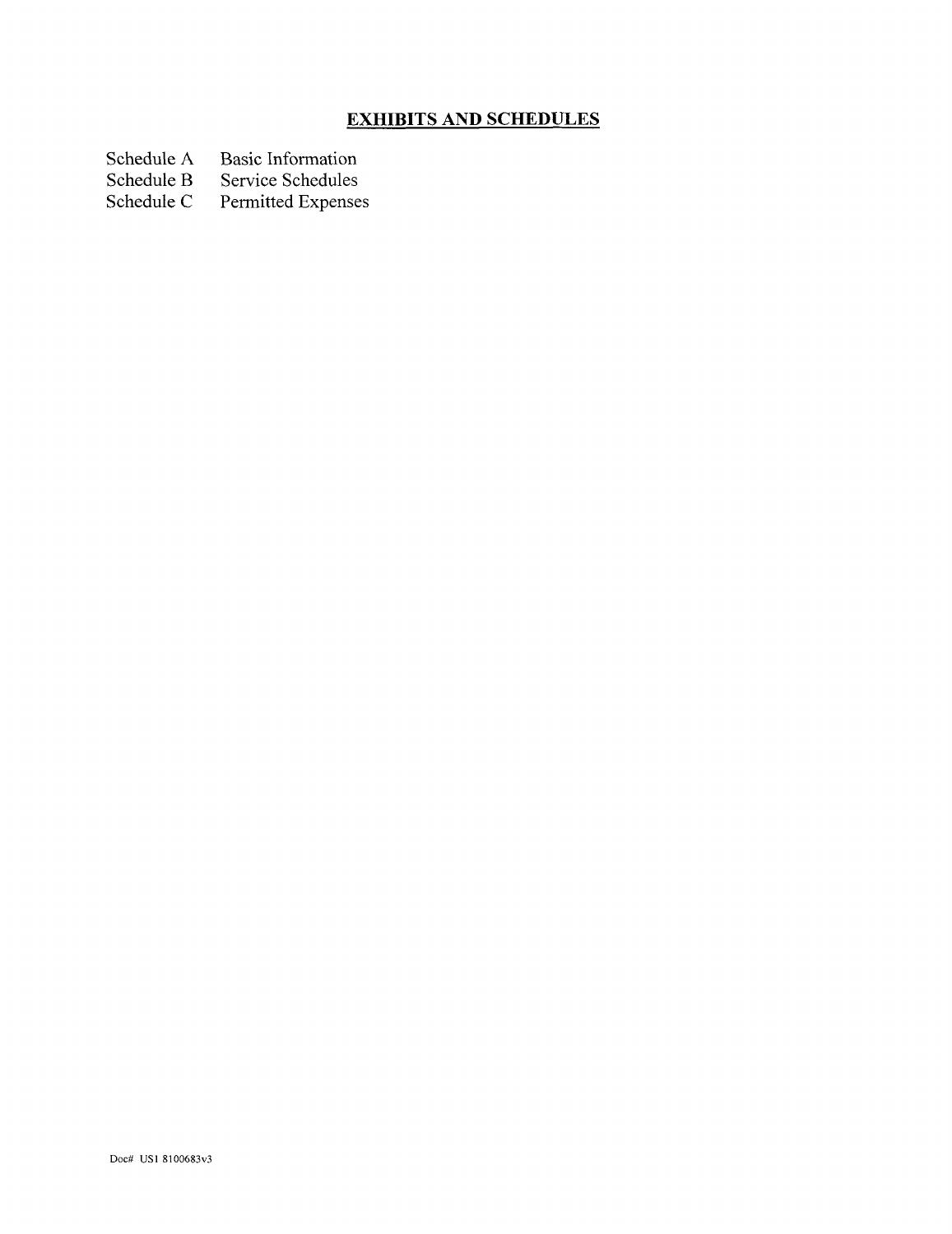## **SCHEDULE A**

## **BASIC INFORMATION**

Eligible Entity Information: Name of the Eligible Entity:

New Jersey Housing and Mortgage Finance  $Agency<sup>1</sup>$ 

Corporate or other organizational form:

body, politic and corporate of the State of New Jersey established and existing under the New Jersey Statutes Annotated  $(N.J.S.A.)$  § 55:14K et. seq.

Jurisdiction of organization:

Notice Information:

New Jersey

| HFA Information:<br>Name of HFA: | New Jersey Housing and Mortgage Finance Agency                                                                                                                 |  |
|----------------------------------|----------------------------------------------------------------------------------------------------------------------------------------------------------------|--|
| Organizational form:             | body, politic and corporate of the State of<br>New Jersey established and existing under<br>the New Jersey Statutes Annotated<br>$(N.J.S.A.)$ § 55:14 et. seq. |  |
| Date of Application:             | September 1, 2010                                                                                                                                              |  |
| Date of Action Plan:             | September 1, 2010                                                                                                                                              |  |
| Notice Information:              | Same as Notice Information for Eligible<br>Entity                                                                                                              |  |
| Program Participation Cap:       | \$300,548,144.00                                                                                                                                               |  |

<sup>1</sup> References in the Agreement to the term "HFA" shall mean the New Jersey Housing and Mortgage Finance Agency ("NJHMFA") in its capacity as an HFA as such term is used in the Agreement; references in the Agreement to the term "Eligible Entity" shall mean NJHMFA, in its capacity as Eligible Entity as such term is used in the Agreement.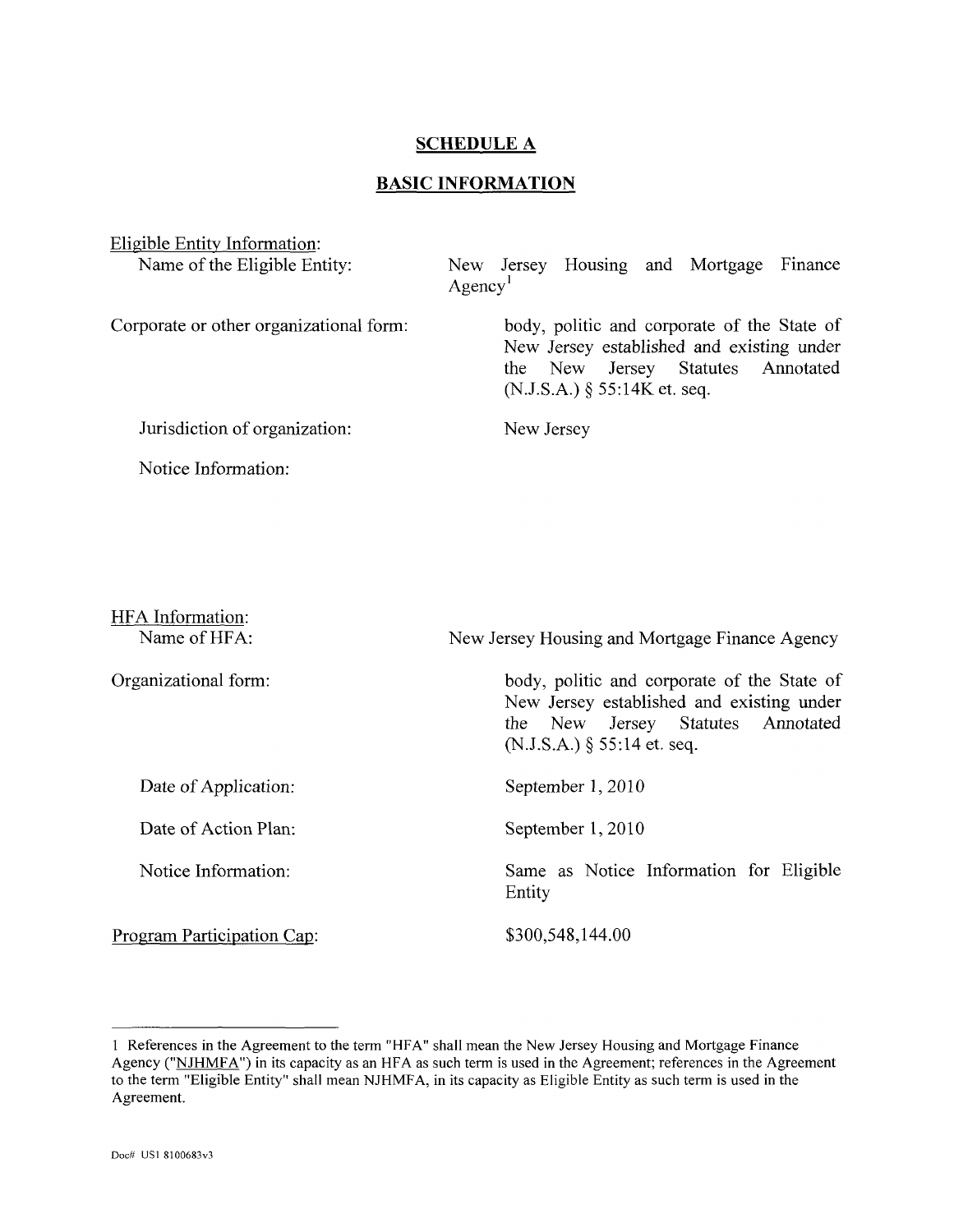| Portion of Program Participation Cap<br>Representing Original HHF Funds:     | N/A                                                                                                                                                       |
|------------------------------------------------------------------------------|-----------------------------------------------------------------------------------------------------------------------------------------------------------|
| Portion of Program Participation Cap<br>Representing Unemployment HHF Funds: | \$112,200,637.00                                                                                                                                          |
| Permitted Expenses:                                                          | \$38,615,000.00                                                                                                                                           |
| Closing Date:                                                                | September 23, 2010                                                                                                                                        |
| <b>First Amendment Date:</b>                                                 | September 29, 2010                                                                                                                                        |
| Second Amendment Date:                                                       | December 16, 2010                                                                                                                                         |
| Third Amendment Date:                                                        | August 31, 2011                                                                                                                                           |
| Fourth Amendment Date:                                                       | January 25, 2012                                                                                                                                          |
| Fifth Amendment Date:                                                        | August 24, 2012                                                                                                                                           |
| <b>Eligible Entity Depository Account Information:</b>                       | See account information set forth in the<br>Depository Account Control Agreement<br>between Treasury and Eligible<br>Entity<br>regarding the HHF Program. |

 $\mathcal{O}(\mathcal{O}_\mathcal{O})$  .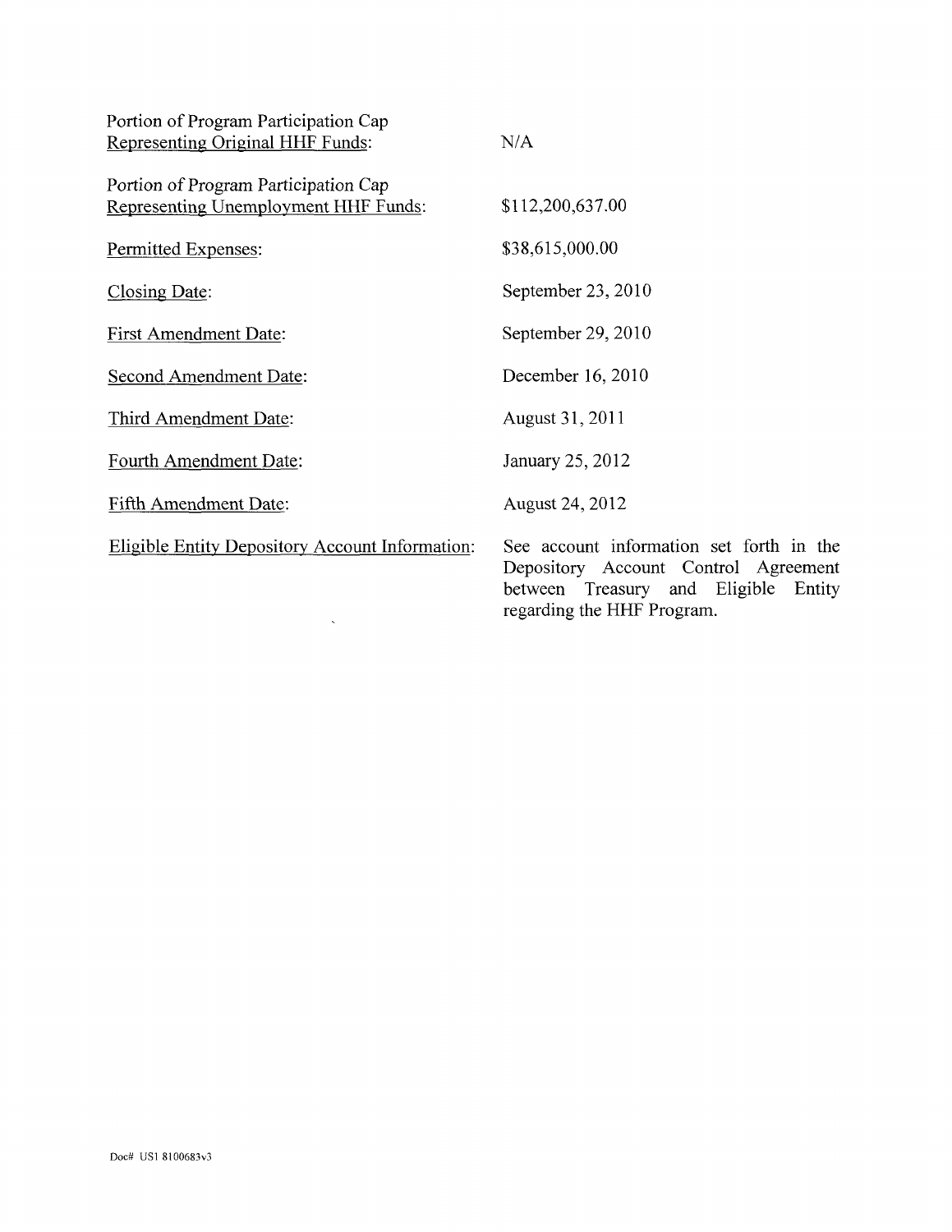# **SCHEDULE B**

## SERVICE SCHEDULES

The Service Schedules attached as Schedule B to the Current HPA are hereby deleted in their entirety and replaced with the attached Service Schedules (numbered sequentially as Service Schedule B-l, Service Schedule B-2, et. seq.), which collectively comprise Schedule B to the HPA.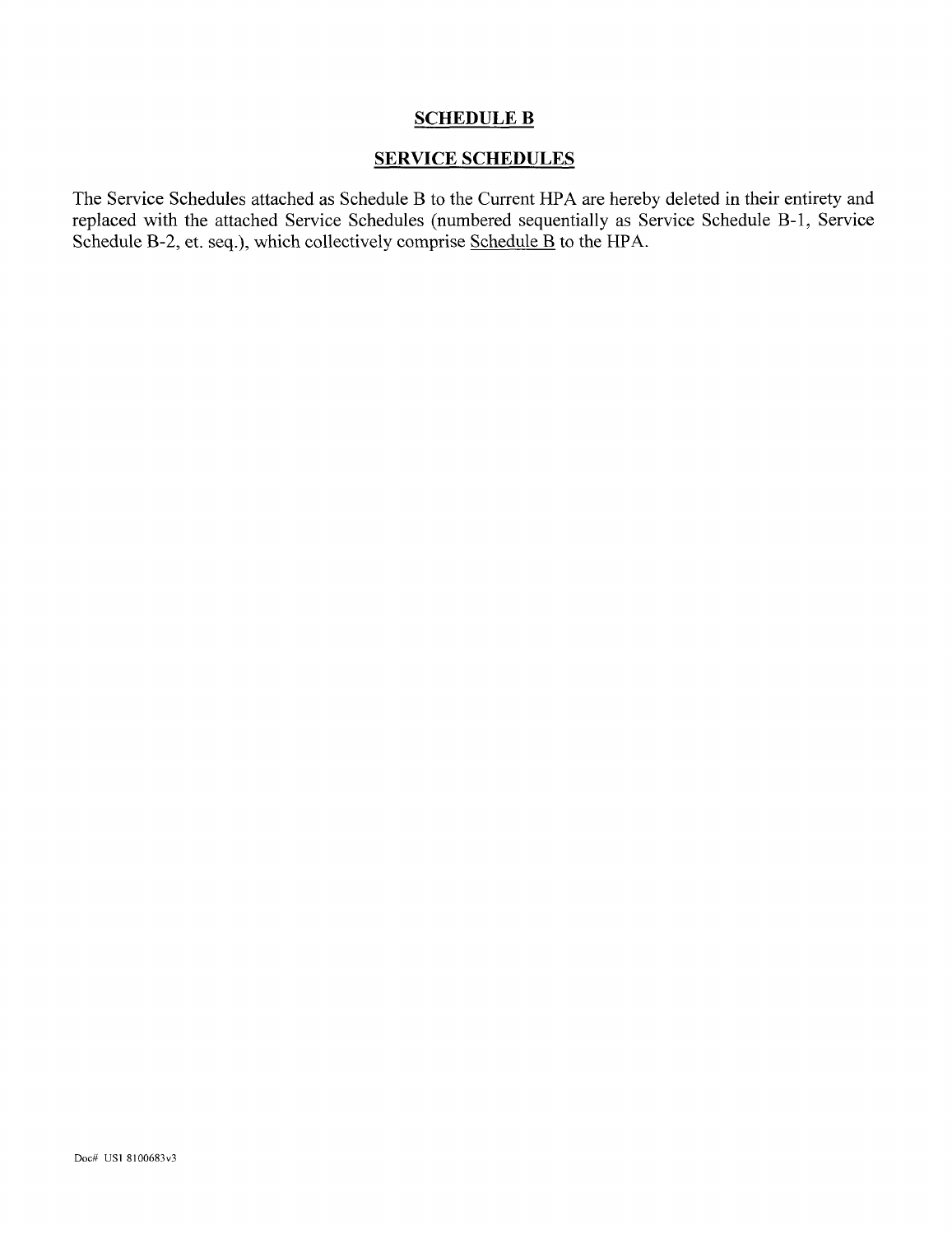# **SERVICE SCHEDULE B-l**

# **NEW JERSEY HOMEKEEPER PROGRAM (NJHK)**

# **Summary Guidelines**

| 1. Program Overview | The New Jersey Housing and Mortgage Finance Agency<br>(NJHMFA) has created the New Jersey HomeKeeper Program<br>(NJHK).                                                                                                                                                                                                                                                                                                                                                                                                                                                                                                                                   |
|---------------------|-----------------------------------------------------------------------------------------------------------------------------------------------------------------------------------------------------------------------------------------------------------------------------------------------------------------------------------------------------------------------------------------------------------------------------------------------------------------------------------------------------------------------------------------------------------------------------------------------------------------------------------------------------------|
|                     | This program will provide 0% interest rate, deferred-payment<br>mortgage loans to unemployed and substantially underemployed<br>homeowners who, through no fault of their own, are financially<br>unable to make their mortgage payments and are in danger of<br>losing their homes to foreclosure. While the homeowner seeks<br>work or job training for a new career, NJHK loan proceeds may<br>be used to cover mortgage arrearages and/or an approved amount<br>of homeowner monthly mortgage payments including principal<br>and interest, property taxes, property insurance, mortgage<br>insurance and, if applicable, homeowner association dues. |
|                     | The housing counseling agency shall recommend - and the NJHK<br>staff shall review for approval $-$ a plan of action for each<br>homeowner that addresses the proposed use of NJHK mortgage<br>loan proceeds for these key purposes:                                                                                                                                                                                                                                                                                                                                                                                                                      |
|                     | One-time payment to settle mortgage arrearages<br>accumulated during a period of unemployment [Note:<br>Assistance may only cover arrearages accumulated during<br>a period of unemployment or substantial<br>underemployment.] for homeowners who experienced lost<br>employment income and have since found new work but<br>need help to bring their mortgage current; and/or                                                                                                                                                                                                                                                                           |
|                     | Payment of arrearages as needed and an approved amount<br>of mortgage payment assistance while the homeowner<br>actively seeks work or participates in an approved job<br>training program. The homeowner will be expected to<br>report on and document employment status on a regular<br>basis in accordance with program requirements.                                                                                                                                                                                                                                                                                                                  |
|                     | The maximum NJHK mortgage loan amount shall be \$48,000.<br>All loan proceeds shall be held in escrow by the NJHK and may<br>be used to pay existing mortgage arrearages and/or an approved<br>amount of the homeowner's existing mortgage payments each<br>month for a period of time not exceeding 24 months. Existing                                                                                                                                                                                                                                                                                                                                  |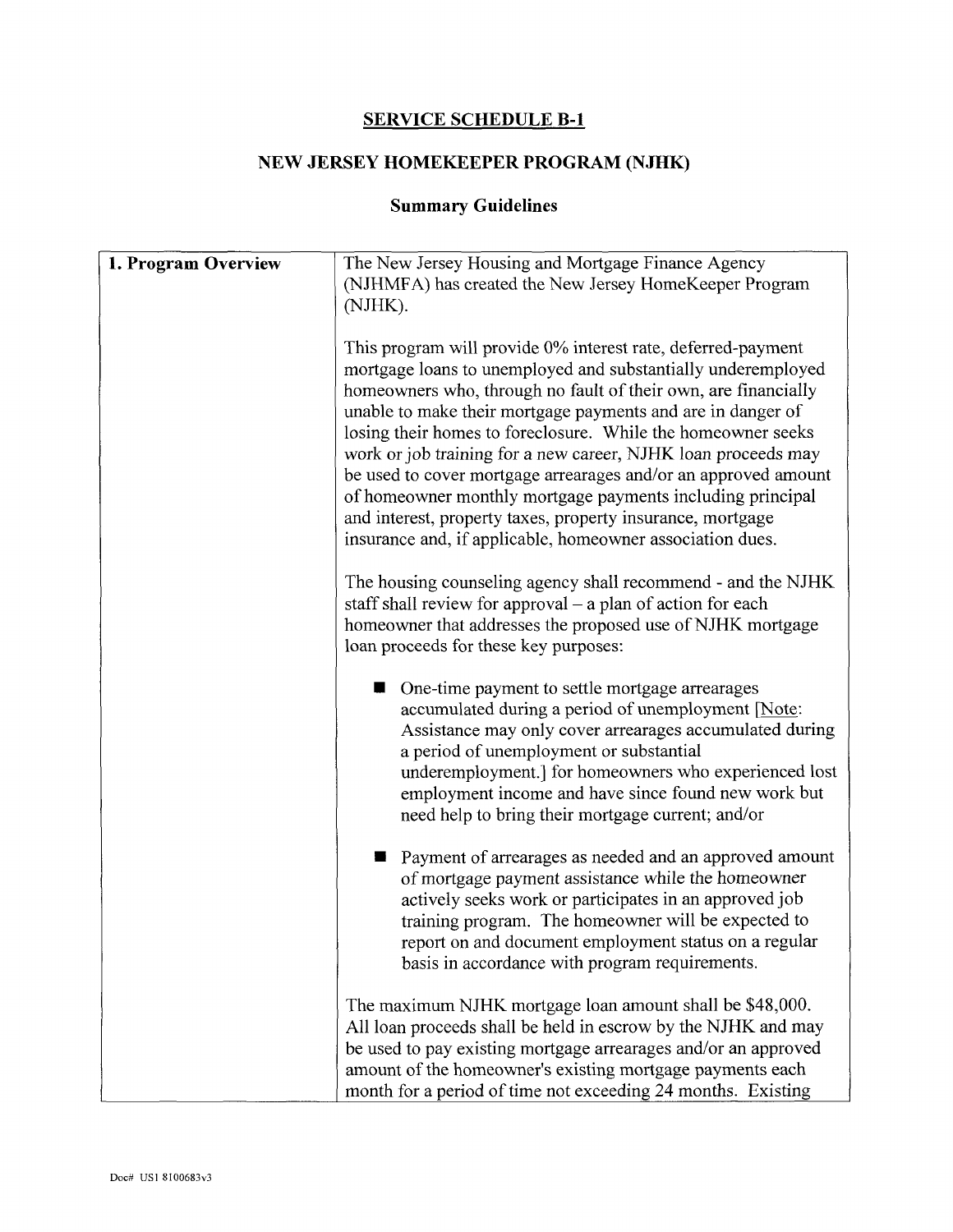|                                                                         | mortgage payments include principal and interest, property taxes,<br>homeowner insurance, mortgage insurance and homeowner<br>association dues (if any).                                                                                                                                                                                                                                                                                                                                                                                                                                                                                                                                                                                                                                                                                                                                                                                                                                                                                                                                                                                     |
|-------------------------------------------------------------------------|----------------------------------------------------------------------------------------------------------------------------------------------------------------------------------------------------------------------------------------------------------------------------------------------------------------------------------------------------------------------------------------------------------------------------------------------------------------------------------------------------------------------------------------------------------------------------------------------------------------------------------------------------------------------------------------------------------------------------------------------------------------------------------------------------------------------------------------------------------------------------------------------------------------------------------------------------------------------------------------------------------------------------------------------------------------------------------------------------------------------------------------------|
| 2. Program Goals                                                        | The goal of the NJHK Program is to promote neighborhood<br>stability in New Jersey communities by providing assistance with<br>mortgage arrears and mortgage payments to eligible homeowners<br>who, through no fault of their own, are in danger of foreclosure<br>due to a temporary loss of employment or unexpected substantial<br>underemployment and are in the process of seeking work or job<br>training that will enable them to resume making their mortgage<br>payments in full.                                                                                                                                                                                                                                                                                                                                                                                                                                                                                                                                                                                                                                                  |
| 3. Target Population /<br><b>Areas</b>                                  | The program will be offered statewide.                                                                                                                                                                                                                                                                                                                                                                                                                                                                                                                                                                                                                                                                                                                                                                                                                                                                                                                                                                                                                                                                                                       |
| 4. Program Allocation<br>(Excluding Administrative<br><b>Expenses</b> ) | \$261,933,144                                                                                                                                                                                                                                                                                                                                                                                                                                                                                                                                                                                                                                                                                                                                                                                                                                                                                                                                                                                                                                                                                                                                |
| <b>5. Borrower Eligibility</b><br>Criteria                              | Eligible homeowners are not subject to maximum household<br>income limits. Homeowners must be in danger of foreclosure due<br>to a temporary loss of employment-related household income that<br>occurred through no fault of their own.<br>In addition to meeting other program underwriting criteria,<br>eligible homeowners:<br>May be current on mortgage payments but are expected to<br>H<br>become delinquent within a 90-day period due to loss of<br>employment income OR may be 30 days or more<br>delinquent on mortgage payments due to loss of<br>employment income;<br>Must provide a financial Hardship Affidavit attesting to<br>their inability to make mortgage payments. Loss of<br>employment must be documented in accordance with<br>program underwriting requirements, including evidence<br>from the state unemployment office or, if unavailable, a<br>notarized letter from the former employer indicating the<br>unemployment or underemployment was not the fault of<br>the borrower;<br>Must show evidence of having made payments on their<br>first mortgage loans, as specified in the program<br>guidelines; |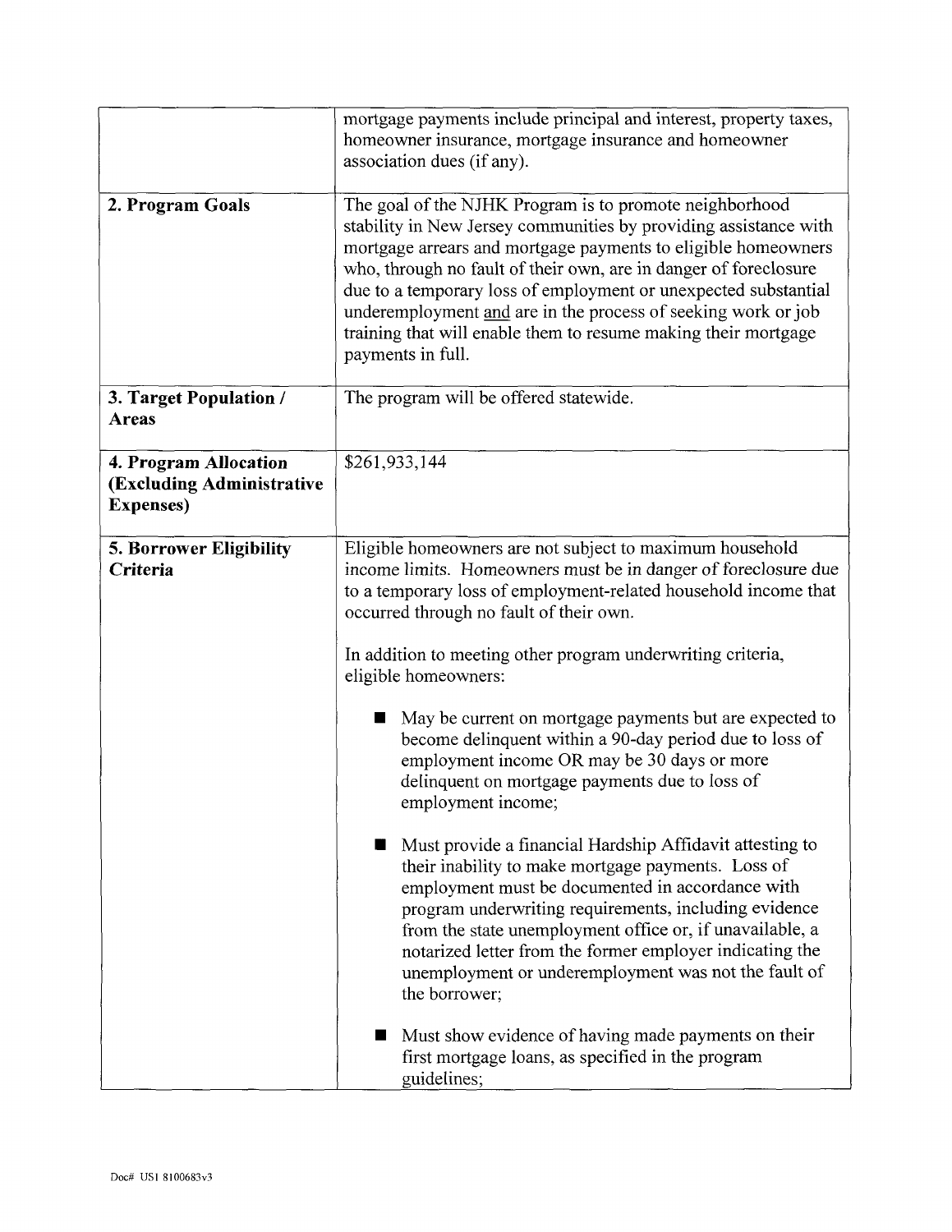|                                                   | Must exhaust other available financial resources/assets<br>(excluding recognized retirement and education savings<br>plans) before qualifying for assistance, except that they<br>may keep liquid assets amounting to a maximum of nine<br>months of mortgage payments;<br>Must be paying, as a result of employment income loss,<br>more than 25% of gross household income each month to<br>cover all existing mortgage payments (including principal<br>and interest, property taxes, homeowners insurance,<br>mortgage insurance and, if applicable, homeowner<br>association fees); |
|---------------------------------------------------|------------------------------------------------------------------------------------------------------------------------------------------------------------------------------------------------------------------------------------------------------------------------------------------------------------------------------------------------------------------------------------------------------------------------------------------------------------------------------------------------------------------------------------------------------------------------------------------|
|                                                   | Must have no more than a combined total of \$429,619 for<br>a one-unit dwelling or \$550,005 for a two-family dwelling<br>in outstanding principal balance due on all existing<br>mortgage loan(s) on the home at the time of application;<br>and                                                                                                                                                                                                                                                                                                                                        |
|                                                   | Must participate and cooperate in sessions with an NJHK-<br>approved housing counseling agency, which will help<br>provide advice on all available programs and solutions for<br>the homeowner, including the NJHK.                                                                                                                                                                                                                                                                                                                                                                      |
|                                                   | NJHK assistance shall be provided on a first come, first served<br>basis.                                                                                                                                                                                                                                                                                                                                                                                                                                                                                                                |
| 6. Property / Loan<br><b>Eligibility Criteria</b> | The eligible homeowner must own and occupy a home located in<br>New Jersey.                                                                                                                                                                                                                                                                                                                                                                                                                                                                                                              |
|                                                   | The home must contain one or two dwelling units, be an attached<br>or detached house a condominium unit or a manufactured home<br>on a foundation permanently affixed to real property owned by<br>the homeowner.                                                                                                                                                                                                                                                                                                                                                                        |
| 7. Program Exclusions                             | Homeowners owning other residential real estate at the time of<br>application are ineligible.                                                                                                                                                                                                                                                                                                                                                                                                                                                                                            |
| 8. Structure of Assistance                        | All assistance shall be provided to the homeowner in the form of<br>a 0% interest rate, deferred-payment, non-recourse loan secured<br>by a mortgage that will be recorded and will take a junior lien<br>position on the home. This NJHK mortgage loan shall require no<br>monthly payments from the homeowner.                                                                                                                                                                                                                                                                         |
|                                                   | Within the first five years of the closing date of the NJHK                                                                                                                                                                                                                                                                                                                                                                                                                                                                                                                              |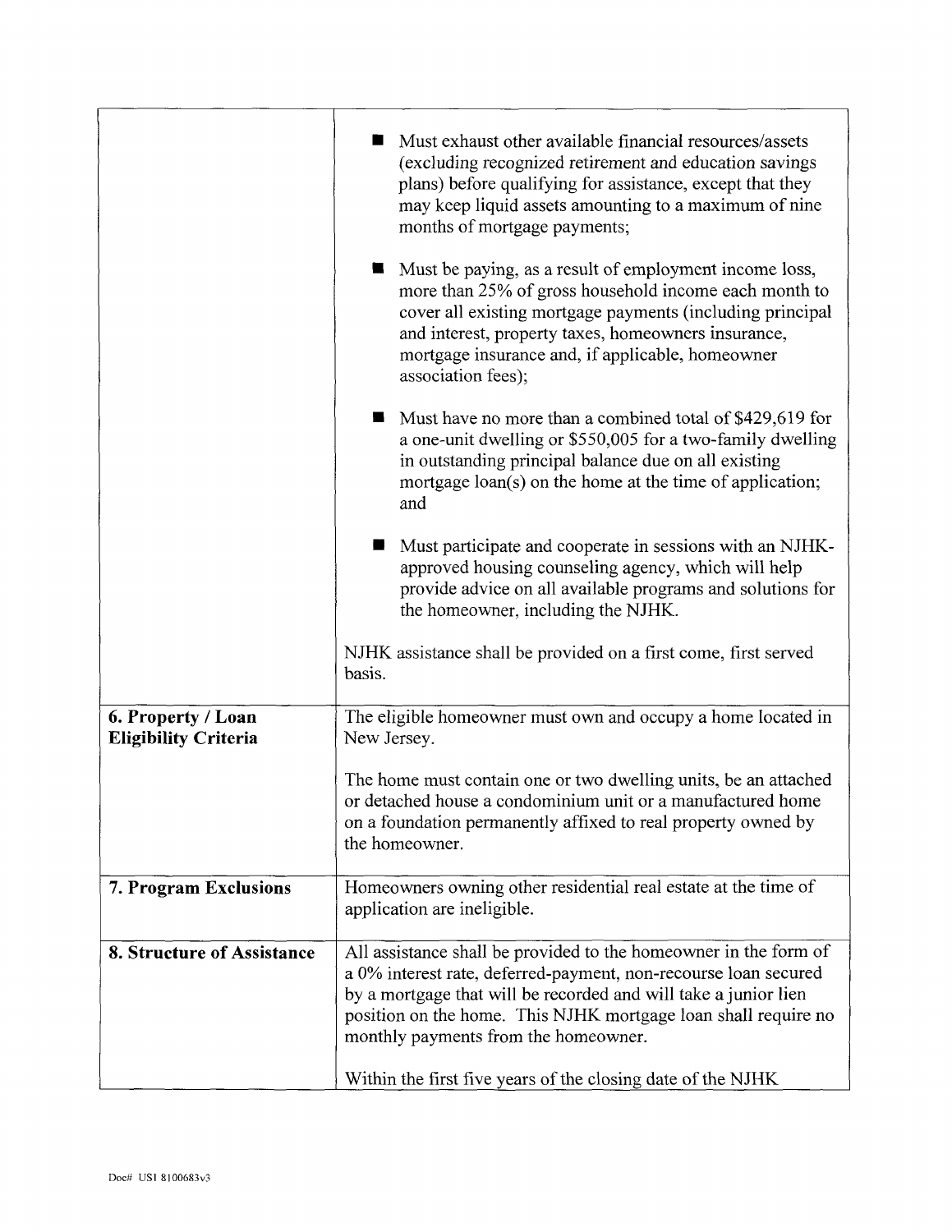|                                                            | mortgage loan, the full amount of the NJHK mortgage loan shall<br>be due and payable upon the sale or upon the transfer or upon the<br>refinance of the property (except for a lower rate/term refinance)<br>or if the applicant ceases to occupy the property as his/her<br>primary residence in the event there are sufficient equity proceeds<br>available from such transaction. After the fifth year, the NJHK<br>mortgage loan amount shall be forgiven 20% per year, to be<br>forgiven in full at the end of the tenth year.                                                                                                          |
|------------------------------------------------------------|----------------------------------------------------------------------------------------------------------------------------------------------------------------------------------------------------------------------------------------------------------------------------------------------------------------------------------------------------------------------------------------------------------------------------------------------------------------------------------------------------------------------------------------------------------------------------------------------------------------------------------------------|
|                                                            | All borrowers will be required to sign and acknowledge the<br>program guidelines and any and all other program requirements,<br>including employment status reporting.                                                                                                                                                                                                                                                                                                                                                                                                                                                                       |
|                                                            | Any funds repaid to the NJHK by NJHK recipients in accordance<br>with established program guidelines will be recaptured and may<br>be used to assist additional homeowners up to December 31,<br>2017. After this date, all remaining and recaptured funds will be<br>returned to the U.S. Treasury.                                                                                                                                                                                                                                                                                                                                         |
| 9. Per Household<br>Assistance                             | The average NJHK mortgage loan amount per household is<br>expected to be \$38,000.                                                                                                                                                                                                                                                                                                                                                                                                                                                                                                                                                           |
| 10. Duration of Assistance                                 | Each borrower may receive up to 24 months of assistance. Any<br>reinstatement/arrearage assistance will be a one time payment.                                                                                                                                                                                                                                                                                                                                                                                                                                                                                                               |
| 11. Estimated Number of<br><b>Participating Households</b> | The estimated number of participating households is<br>approximately 6,900 assuming an average assistance loan of<br>\$38,000.                                                                                                                                                                                                                                                                                                                                                                                                                                                                                                               |
| 12. Program Inception /<br><b>Duration</b>                 | It is anticipated that the program will start with a 3 month pilot<br>program to begin within 90 days of U.S. Treasury's funding. At<br>the end of the 3-month period, NJHMFA along with key<br>stakeholders will review the NJHK Program and make the<br>necessary changes, as are approved by Treasury, in order to better<br>serve New Jersey's unemployed and substantially underemployed<br>homeowners. Mortgage loan originations with this funding will<br>take place over a three-year period until funds are exhausted.<br>Subsequent originations may be made up to December 31, 2017<br>using any homeowner loan repayment funds. |
| 13. Program Interactions<br>with Other HFA Programs        | Homeowners shall be provided all available options for assistance<br>during their sessions with participating housing counseling<br>agencies.                                                                                                                                                                                                                                                                                                                                                                                                                                                                                                |
|                                                            | Homeowners may also access more than one of the NJHMFA's<br>programs as appropriate, including the Mortgage Assistance Pilot<br>(MAP) program, which is designed for homeowners who were                                                                                                                                                                                                                                                                                                                                                                                                                                                     |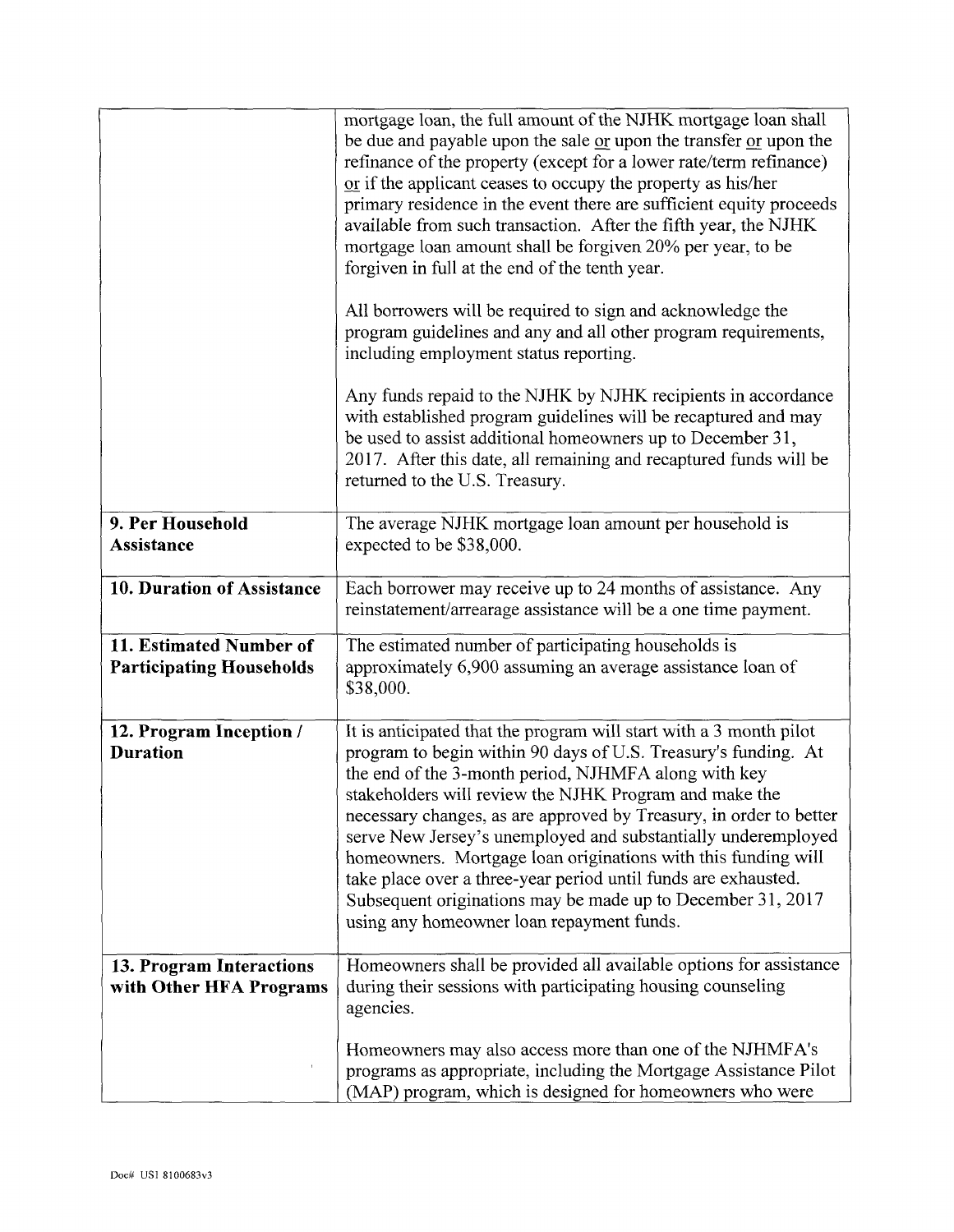|                                                                  | temporarily unemployed and then recently re-employed and who<br>need arrearage payoffs only (funding for this program is limited).<br>The NJHMFA also administers the New Jersey Judiciary<br>Foreclosure Mediation Program which involves<br>counselor/mortgage lender/homeowner mediations that are<br>scheduled and supervised by the courts.                                                                                                                                                                    |
|------------------------------------------------------------------|---------------------------------------------------------------------------------------------------------------------------------------------------------------------------------------------------------------------------------------------------------------------------------------------------------------------------------------------------------------------------------------------------------------------------------------------------------------------------------------------------------------------|
| 14. Program Interactions<br>with HAMP                            | Homeowners shall be provided all available options for assistance<br>during their sessions with participating housing counseling<br>agencies. This includes assistance available under HAMP.<br>Determination of homeowner eligibility for HAMP or UP will be<br>made and utilized before any determination of homeowner<br>eligibility for HomeKeeper. NJHMFA's intake application for<br>HomeKeeper will include information that will help participating<br>counselors to make these preliminary determinations. |
| 15. Program Leverage<br>with Other Financial<br><b>Resources</b> | None                                                                                                                                                                                                                                                                                                                                                                                                                                                                                                                |
| 16. Qualify as an<br><b>Unemployment Program</b>                 | $\square$ No<br>$\boxtimes$ Yes                                                                                                                                                                                                                                                                                                                                                                                                                                                                                     |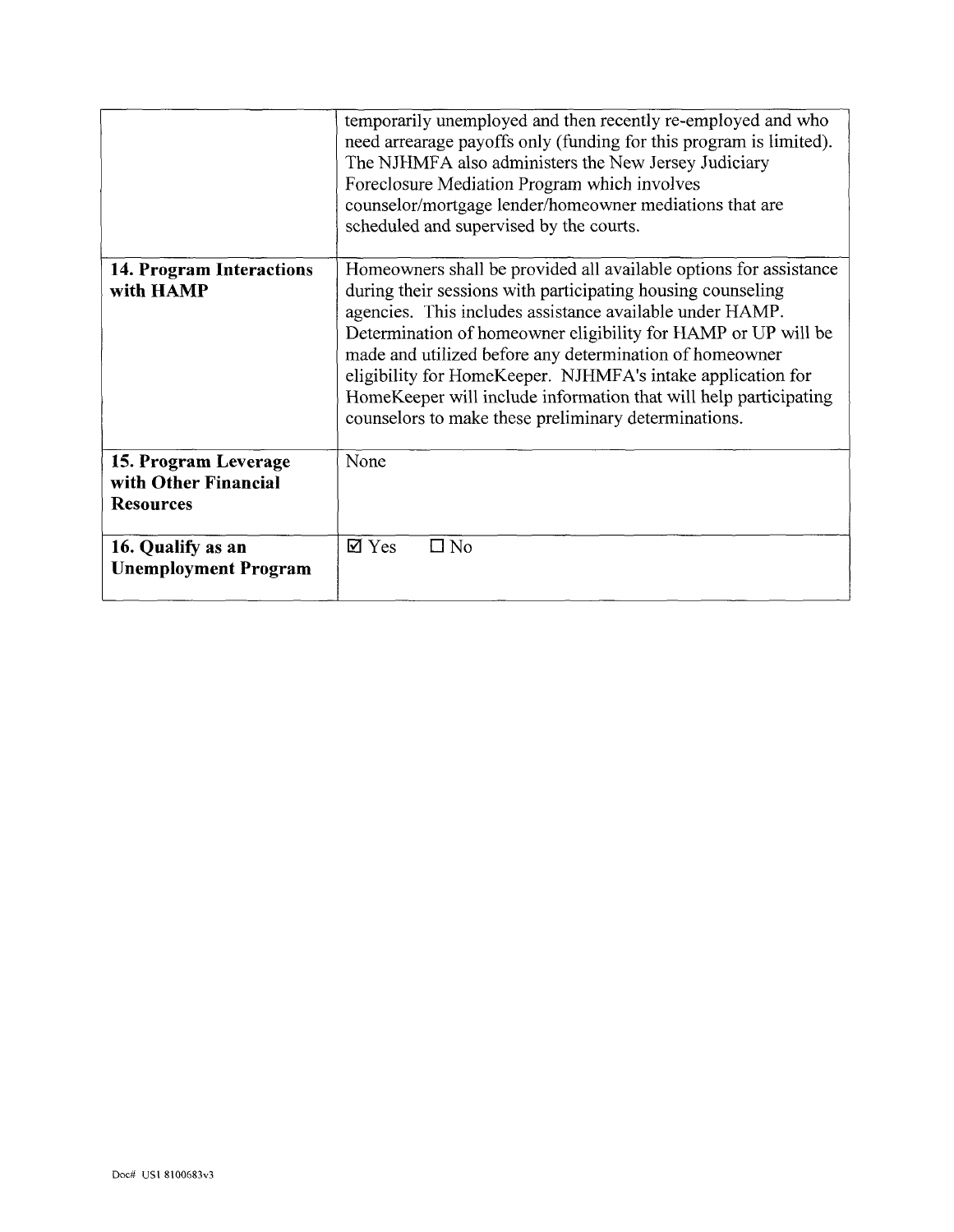# **SCHEDULE C**

# PERMITTED EXPENSES

|                                                       | <b>New Jersey</b> |
|-------------------------------------------------------|-------------------|
|                                                       |                   |
| One-time / Start-Up Expenses:                         |                   |
| Initial Personnel                                     | \$500,000.00      |
| Building, Equipment, Technology                       | \$655,000.00      |
| <b>Professional Services</b>                          | \$100,000.00      |
| Supplies / Miscellaneous                              | \$0.00            |
| Marketing /Communications                             | \$100,000.00      |
| Travel                                                | \$0.00            |
| Website development /Translation                      | \$350,000.00      |
| Contingency                                           | \$1,000,000.00    |
| Subtotal                                              | \$2,705,000.00    |
|                                                       |                   |
| <b>Operating / Administrative</b><br><b>Expenses:</b> |                   |
| Salaries                                              | \$12,500,000      |
| Professional Services (Legal,                         |                   |
| Compliance, Audit, Monitoring)                        | \$2,000,000.00    |
| Travel                                                | \$60,000.00       |
| Buildings, Leases & Equipment                         | \$1,500,000.00    |
| Information Technology &<br>Communications            | \$3,000,000.00    |
| Office Supplies/Postage and                           |                   |
| Delivery/Subscriptions                                | \$250,000.00      |
| Risk Management/ Insurance                            | \$450,000.00      |
| Training                                              | \$400,000.00      |
| Marketing/PR                                          | \$500,000.00      |
| Miscellaneous                                         | \$1,500,000.00    |
| Subtotal                                              | \$22,160,000      |
|                                                       |                   |
| <b>Transaction Related Expenses:</b>                  |                   |
| Recording Fees                                        | \$2,000,000.00    |
| Wire Transfer Fees                                    | \$350,000.00      |
| <b>Counseling Expenses</b>                            |                   |
| File Intake                                           | \$4,000,000.00    |
| <b>Decision Costs</b>                                 | \$0.00            |
| Successful File                                       | \$6,200,000.00    |